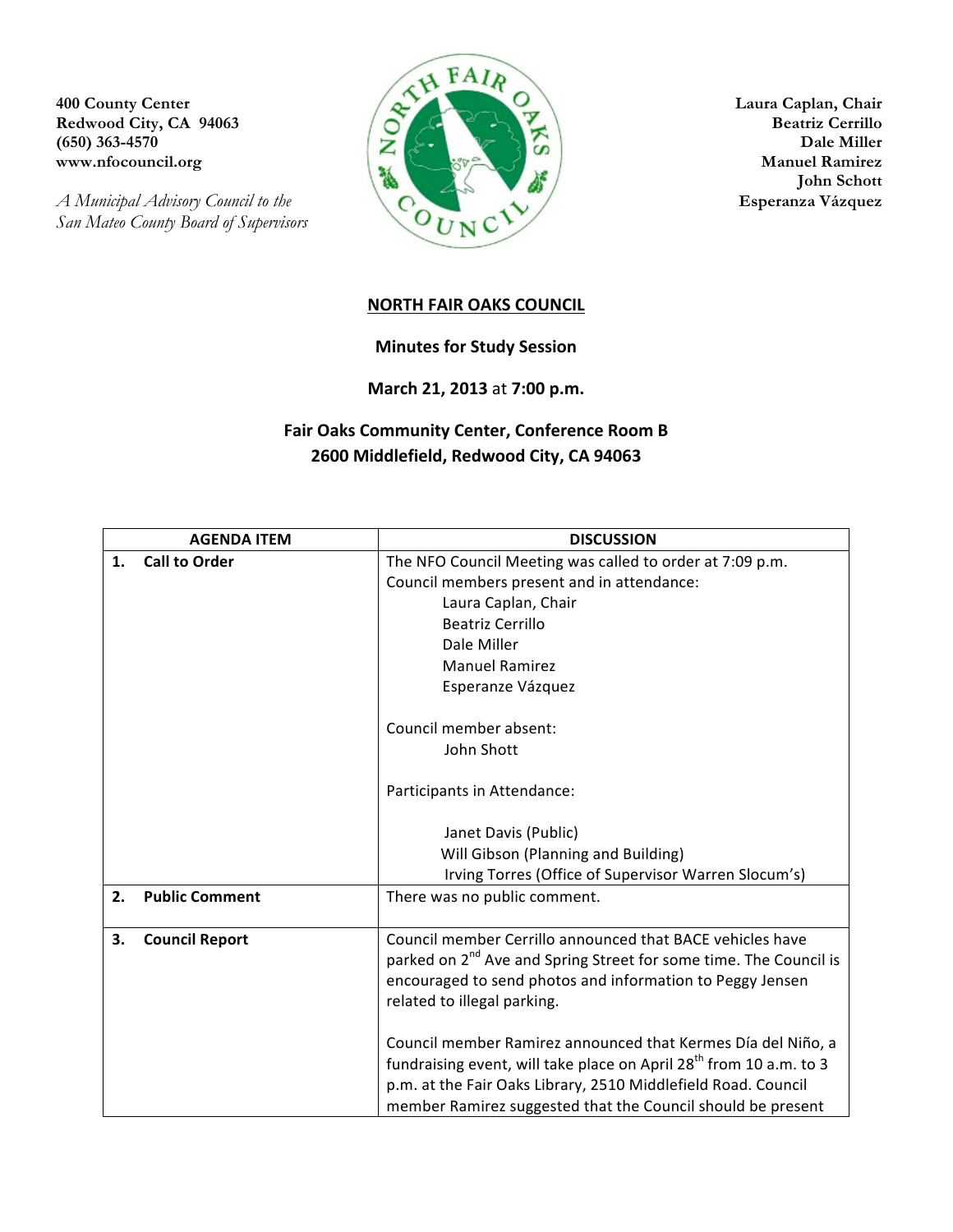|                                     | at the event and have a table booth. Council member Cerrillo<br>agreed to table the booth. The Council will asked the Supervisor<br>to fund the booth and provide materials to handout to the<br>community.                                                                                                                                                                                                                                                                                                                                                                                                                                        |
|-------------------------------------|----------------------------------------------------------------------------------------------------------------------------------------------------------------------------------------------------------------------------------------------------------------------------------------------------------------------------------------------------------------------------------------------------------------------------------------------------------------------------------------------------------------------------------------------------------------------------------------------------------------------------------------------------|
|                                     |                                                                                                                                                                                                                                                                                                                                                                                                                                                                                                                                                                                                                                                    |
| <b>NFO Logo</b><br>4.               | The Council decided to modify its logo; a new logo will be voted<br>on at next week's council meeting.                                                                                                                                                                                                                                                                                                                                                                                                                                                                                                                                             |
| <b>NFO Community Plan</b><br>5.     | Will Gibson of San Mateo County Planning and Building provided<br>an update on the NFO Community Plan workgroups:                                                                                                                                                                                                                                                                                                                                                                                                                                                                                                                                  |
|                                     | Communication workgroup:<br>The workgroup met a second time and identified best practices<br>for an effective outreach effort. The message to the community<br>needs to be clear and needs to provide background of the next<br>phase of the community plan. The communication consultant,<br>Lilia Ledesma, collected ideas from the workgroup and will<br>develop a draft to proceed with next steps. The next meeting will<br>take place in April.                                                                                                                                                                                              |
|                                     | Zoning workgroup:<br>A kick-off meeting has been scheduled for April 2. They will focus<br>on the process for publicly reviewing and adopting the proposed<br>zoning regulations.                                                                                                                                                                                                                                                                                                                                                                                                                                                                  |
|                                     | Parking workgroup:<br>The consultants for the Parking Study are in the process of<br>finalizing the project and summarizing their findings and<br>recommendations. Will Gibson is planning to set a date for a<br>workshop and asked the council to co-sponsor the workshop. He<br>suggested two dates: April 16 <sup>th</sup> and April 26 <sup>th</sup> and agreed to talk<br>with the consultants to see which date would work best for<br>them. The Council agreed to spread the word and co-sponsor the<br>workshop. Will asked for assistance in preparing for the<br>workshop and agreed to include them in future planning<br>discussions. |
|                                     | Will invited the council members to join any of the four<br>workgroups and noted that he would include them in the email<br>distribution list and notify them of upcoming workgroup events.                                                                                                                                                                                                                                                                                                                                                                                                                                                        |
| <b>NFO Community Clean Up</b><br>6. | The Council agreed to hold a clean-up event on May 18 <sup>th</sup> from<br>9:00 a.m. to noon.                                                                                                                                                                                                                                                                                                                                                                                                                                                                                                                                                     |
|                                     | In preparation for the event, businesses need to be contacted.<br>Council member Vasquez has agreed to talk with the business<br>owners along Middlefield Road. She had requested a letter from                                                                                                                                                                                                                                                                                                                                                                                                                                                    |